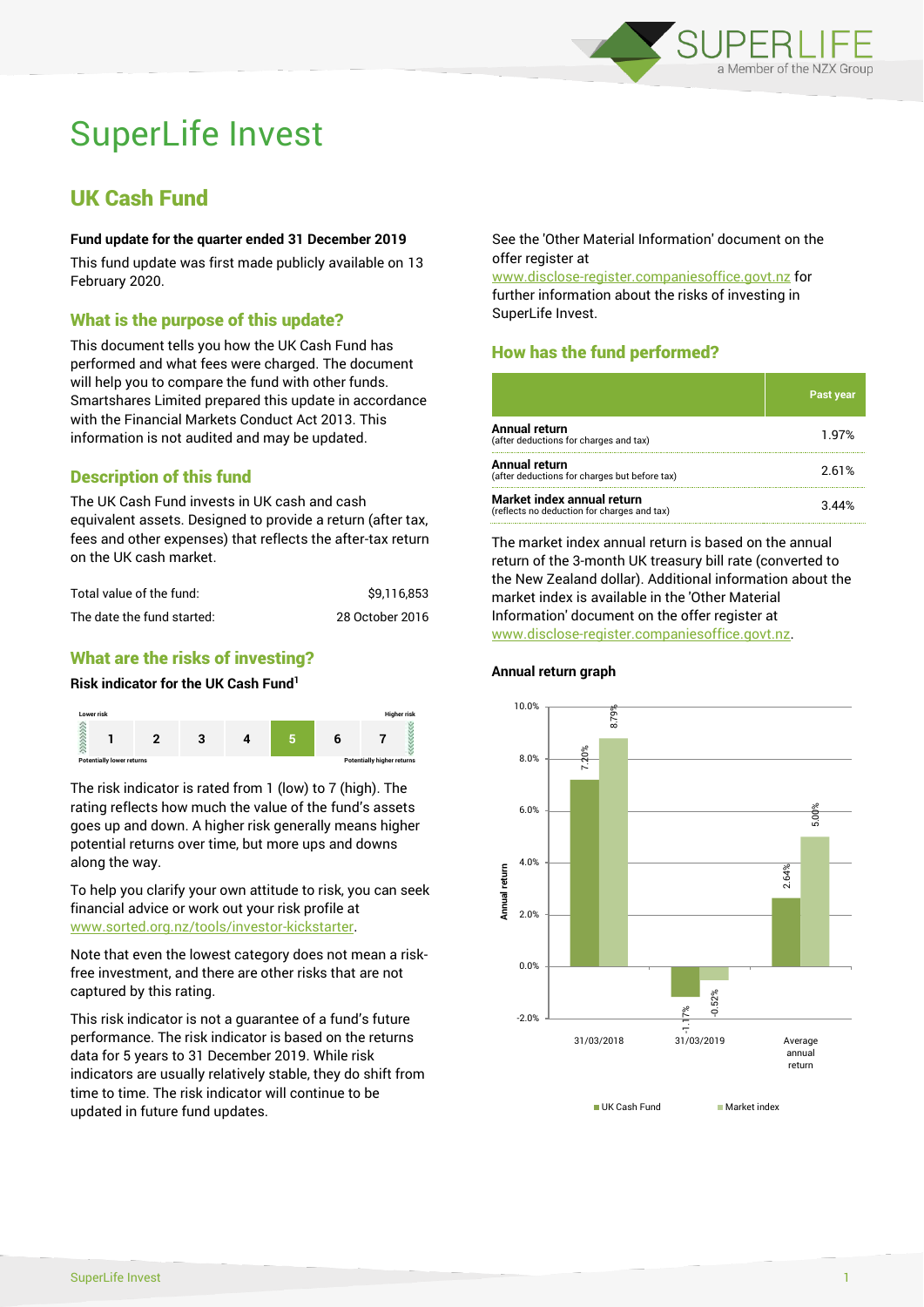

This shows the return after fund charges and tax for each year ending 31 March since the fund started. The last bar shows the average annual return since the fund started, up to 31 December 2019.

**Important:** This does not tell you how the fund will perform in the future.

Returns in this update are after tax at the highest prescribed investor rate (PIR) of tax for an individual New Zealand resident. Your tax may be lower.

#### What fees are investors charged?

Investors in the UK Cash Fund are charged fund charges. In the year to 31 March 2019 these were:

|                                                       | % per annum of fund's<br>net asset value |  |
|-------------------------------------------------------|------------------------------------------|--|
| <b>Total fund charges</b>                             | 0.39%                                    |  |
| Which are made up of:                                 |                                          |  |
| <b>Total management and administration</b><br>charges | 0.39%                                    |  |
| Including:                                            |                                          |  |
| Manager's basic fee                                   | 0.36%                                    |  |
| Other management and<br>administration charges        | 0.03%                                    |  |
| <b>Other charges</b>                                  | Dollar amount per investor               |  |
| Administration fee                                    | \$12 per annum                           |  |

There are other risks that may increase the risk to returns for investors, which are not reflected in the risk indicator. These risks include investment management risk. In particular, while SuperLife Invest's philosophy is that a passive approach to investing will deliver better long-term results, we make some active management decisions. There is a risk that this may result in the fund achieving a return that is lower than its investment objective.

See the 'Other Material Information' document on the offer register at

www.disclose-register.companiesoffice.govt.nz for further information about the risks of investing in SuperLife Invest.

Small differences in fees and charges can have a big impact on your investment over the long term.

GST is included in the fund charges set out above.

#### Example of how this applies to an investor

Jess had \$10,000 in the fund and did not make any further contributions. At the end of the year, Jess received a return after fund charges were deducted of \$197 (that is 1.97% of her initial \$10,000). Jess paid other charges of \$12. This gives Jess a total return after tax of \$185 for the year.

#### What does the fund invest in?

#### **Actual investment mix**

This shows the types of assets that the fund invests in.



#### **Target investment mix**

This shows the mix of assets that the fund generally intends to invest in.

| <b>Asset Category</b>        | <b>Target asset mix</b> |
|------------------------------|-------------------------|
| Cash and cash equivalents    | 100.00%                 |
| New Zealand fixed interest   |                         |
| International fixed interest |                         |
| Australasian equities        |                         |
| International equities       |                         |
| Listed property              |                         |
| Unlisted property            |                         |
| Commodities                  |                         |
| Other                        |                         |